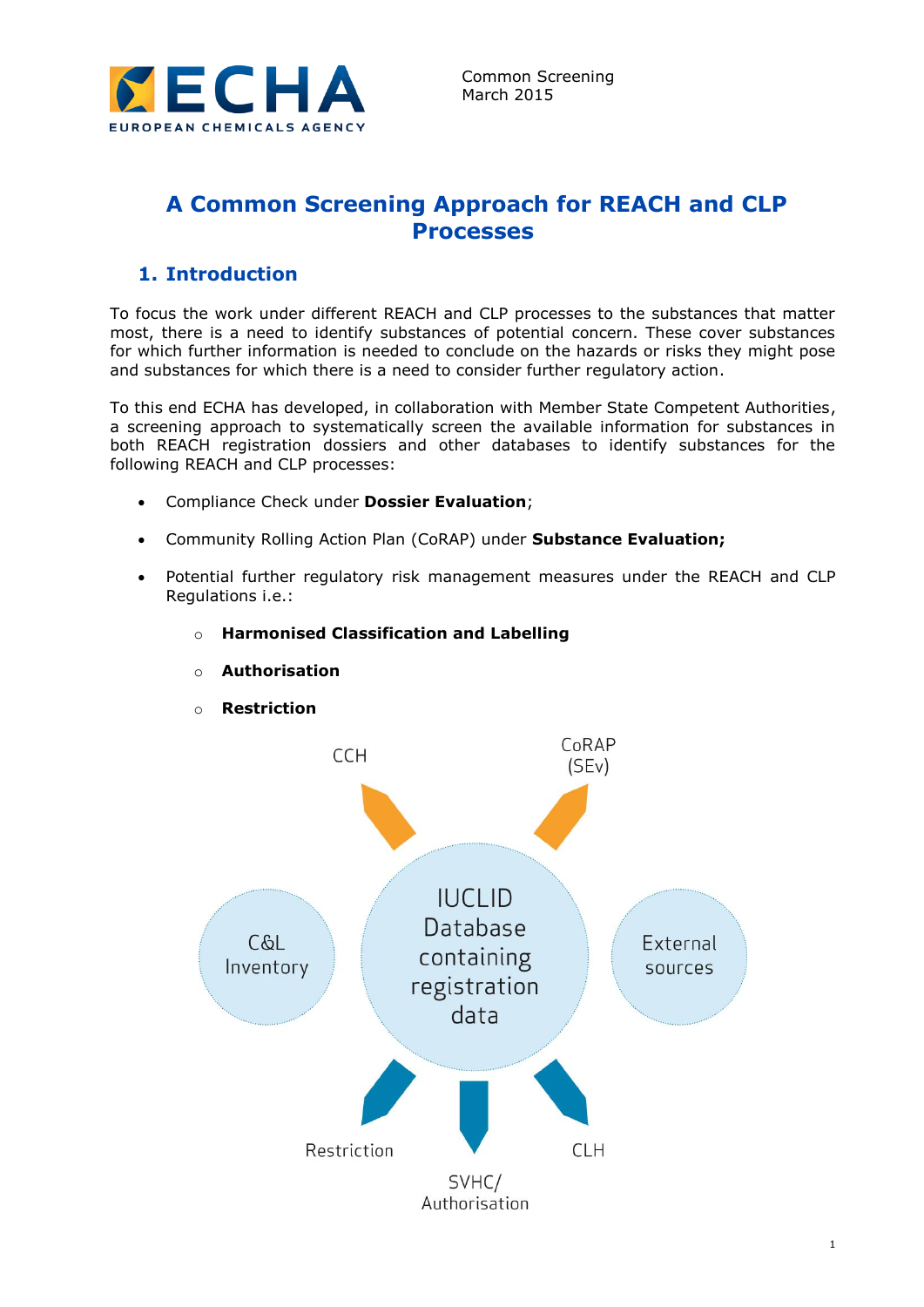

### **2. What is screening?**

The term "screening" covers the identification and investigation of substance (and dossier) specific information to make a preliminary assessment on whether that substance (or dossier) should be handled via a particular REACH or CLP process.

This covers all identification/investigative work carried out before the substance (or dossier) enters into one of the processes mentioned in **Section 1** above or it is concluded that based on the information currently available no follow-up action is required at present.

The information provided in the REACH registration dossiers and C&L Inventory is the starting point for identifying potential substances of concern. Other regulatory and experimental information from external sources and predictive methods are also used.

### **3. Why a common screening?**

The REACH and CLP processes described above are all inter-linked as they all share the same aim of identifying, clarifying and managing the hazards and risks posed to human health and environment.

The ultimate goal of the common approach is to have substances with certain hazard(s) (human health, environment), exposure and ultimately risk profiles, i.e. substances which  $m$ atter most<sup>1</sup>, identified and processed via the most appropriate REACH or CLP process. This common approach is intended to ensure the swift progress of the screening activities, avoid duplication of work and minimise the risk of having the same substance being identified as suitable candidate for different processes unless there are valid reasons for that and the parallel processing is done in a co-ordinated manner.

### **4. Screening workflow**

Due to the sheer volume of substance information available, it is resource effective to use ECHA's expertise and IT infrastructure for screening, thereby extracting and processing the relevant information automatically. However, there is a need for close collaboration with MSCAs in developing the search criteria used to identify substances in order to provide suitable candidates for manual screening that match with the priorities of MSCAs.



There are several steps involved in the screening, separated into two different phases:

 $<sup>1</sup>$  Please see the Safer Chemicals Strategy for more information:</sup> [http://echa.europa.eu/documents/10162/13608/echa\\_cch\\_strategy\\_en.pdf](http://echa.europa.eu/documents/10162/13608/echa_cch_strategy_en.pdf)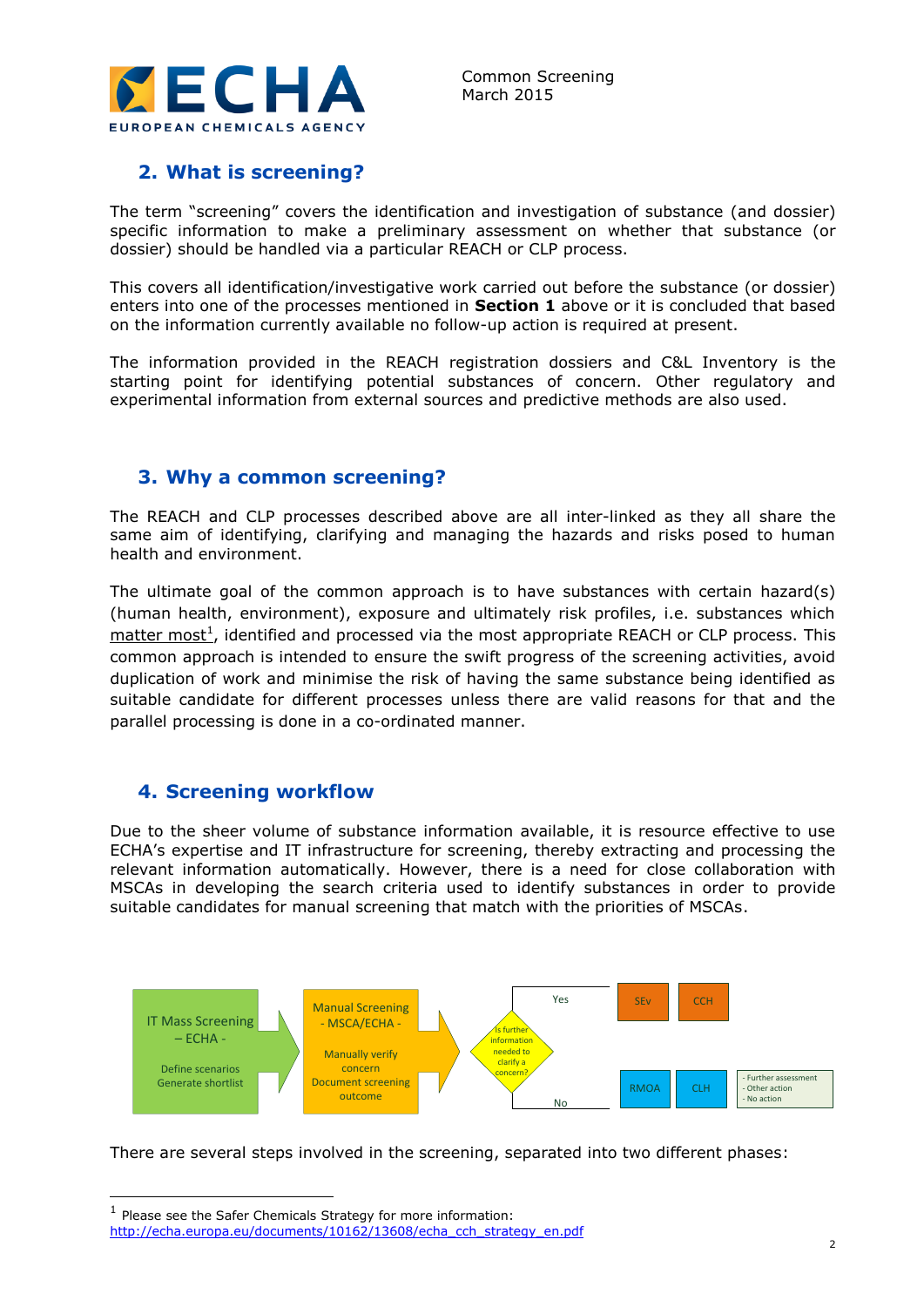

- 1) IT mass screening phase and
- 2) manual screening phase

First, screening scenarios, specific to the REACH or CLP processes (CoRAP, SVHC and CLH), are defined in the screening definition document<sup>2.</sup> These screening scenarios are then translated into IT algorithms, which are then applied by ECHA's IT Tools to the REACH and CLP databases.

Manual screening is defined as a targeted, substance or dossier specific assessment of the information provided in the registration dossier(s) in relation to the search criteria applied. This manual screening is intended to scrutinise the outcome of the automated IT mass screening and to verify and better define the identified SVHC/CLH hazard profile or the risk based concerns of relevance for substance evaluation and/or compliance check. Authorities manually screen the substance from the perspective of all endpoints, where possible. The structural similarity of substances on the short list, both within the list and other substances previously assessed (e.g CoRAP candidates) is checked and substances grouped accordingly.

If a concern is identified for the substance in question, the next question the MSCAs has to answer is 'what is the most appropriate next step (REACH or CLP process) for that substance'?

The following **outcome options** of the manual screening can be selected:

- Candidate for Substance evaluation (Selection of a CoRAP Substance)
- Candidate for Further Regulatory Risk Management:
	- o Risk Management Option Analysis (RMOA)
	- $\circ$  Proposal for Harmonised Classification and Labelling (CLH) at EU level
- Need for further assessment before the SVHC properties are confirmed and further regulatory risk management can be decided (e.g. the substance needs to be further assessed and discussed by the PBT or ED Expert Groups)
- Candidate for the compliance check (CCH) Standard Information requirements are not fulfilled
- Need for other action (e.g. enforcement or action under other regulations)
- No need for further action.

The outcome of manual screening is recorded and used as input in subsequent screening rounds.

### **5. Screening timelines**

ECHA and Member States/COM (via Coordination Groups (CGs) and Expert Groups (EGs)) and stakeholders (via EGs) collaborate closely in the steps to define the screening scenarios and to perform the manual screening.

<sup>&</sup>lt;u>The Screening Definition Document is accessible at the following link:</u><br>The Screening Definition Document is accessible at the following link: <http://echa.europa.eu/addressing-chemicals-of-concern/substances-of-potential-concern/screening>